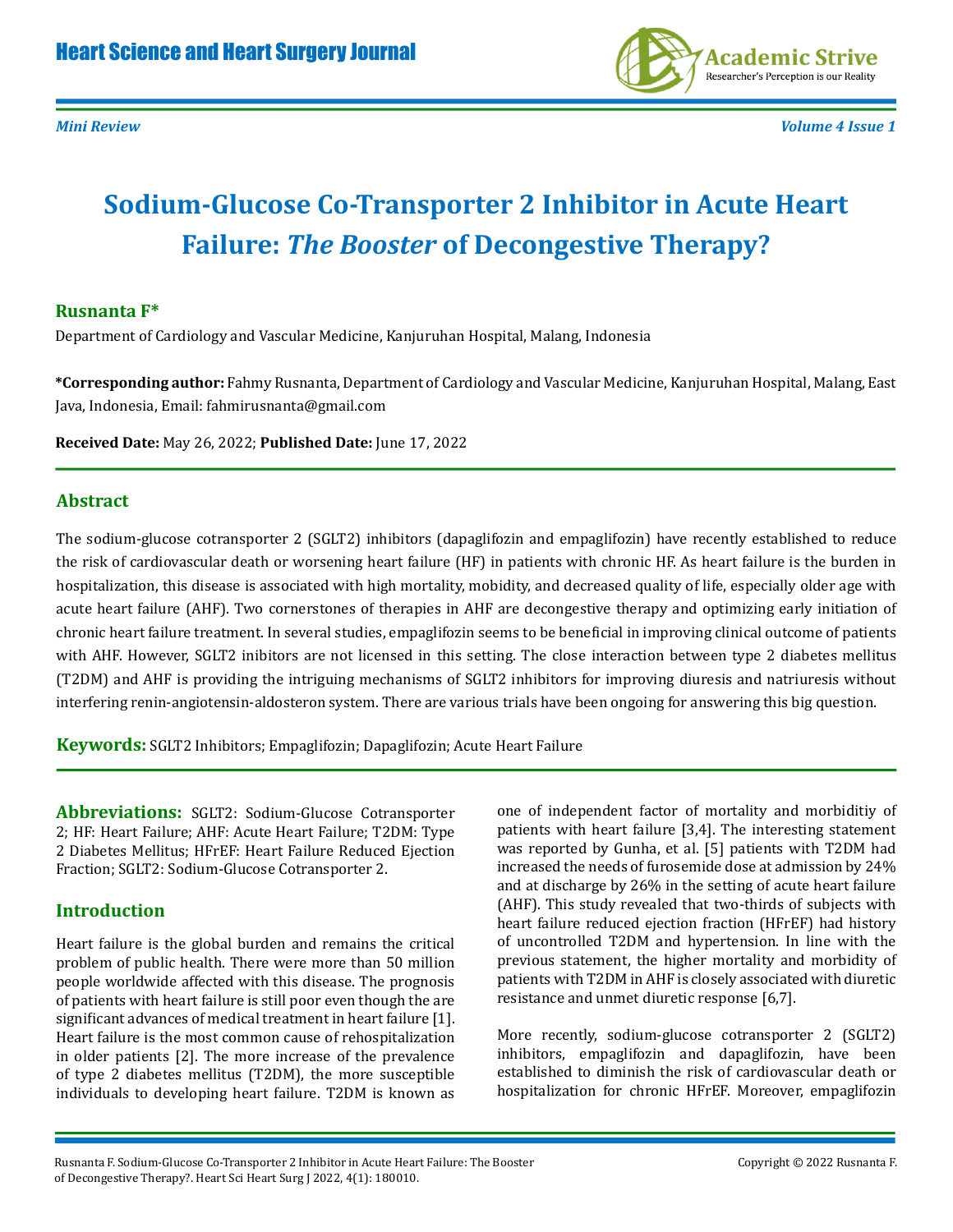# Heart Science and Heart Surgery Journal

has similar clinical outcome in patients with chronic heart failure with preserved ejection fraction (HFpEF). Another agent, sotaglifozin, SGLT 1/2 inhibitor, could improve the clinical outcomes in patients with worsening heart failure and T2DM [8]. If the SGLT2 inhibitors allow the clinical benefit in the setting of AHF was unclear. The two fundamental therapies of AHF are decongestive treatment with diuretics and guideline-directed medical therapies of chronic heart failure during hospitalization period.

SLGT2 inhibitors are new agent of glucose-lowering therapy. They block SGLT2 protein located in the proximal convoluted tubule of the nephron. This protein induces the resorption of most 90% filtered glucose and the rest is controlled by SGLT1 protein. SGLT2 is blocking results in natriuresis and glycosuria allowing controlling plasma glucose concentrations [9]. This agent has special properties compared with other glucoselowering agents since it does not interrupt with hormonal pathways (insulin, incretin). Moreover, SGLT2 inhibitor could improve cardiac energetics and metabolic pathways (kidney, vasculature, sympathetic nerve) to decrease the severity of heart failure.<sup>1</sup>

Mostly, patients with AHF come with presentation of volume overload (clinical congestion) while the worse condition with abrupt onset is commonly found in individuals with a significant rise in left ventricular filling pressure, yet volume overload is mild degree (fluid redistribution, hemodynamic congestion). Cox, et al. [10], in their study, DICTATE-AHF trial, stated that SGLT2 inhibitors have potential benefits for improving decongestive with several cautions (Table 1). The synergistic mechanism with loop diuretics improves natriuresis without interfering renin-angiotensinaldosterone system. The improvement clinical outcomes of AHF are associated with increasing urine sodium production. This combined mechanism may confer additional benefits while eluding the interactions between electrolyte disturbances and neurohormonal activation [10,11].

| <b>Benefits</b>                                                                                               | <b>Risks</b>                                                                          |
|---------------------------------------------------------------------------------------------------------------|---------------------------------------------------------------------------------------|
| Cardiac                                                                                                       |                                                                                       |
| Enhanced natriuresis The need<br>of loop diuretic dose is declined<br>and switched earlier to oral<br>regimen | Induce hypovolemic<br>and hypotension risk<br>(concomitant with iv<br>loop diuretics) |
| <b>Diabetic</b><br>Less hypoglycemia risk than                                                                |                                                                                       |
| insulin                                                                                                       | Diabetic ketoacidosis                                                                 |
| <b>Cardiometabolic</b>                                                                                        |                                                                                       |
| Optimize chronically beneficial                                                                               | Urinary tract infection or                                                            |
| therapy during hospitalization                                                                                | fungal risk                                                                           |

**Table 1:** Benefits and risk of SGLT2 inhibitor initiation in AHF.

Furthermore, there are various studies that are aimed at offering the benefits of SGLT inhibitors in cardiac remodelling and biomarkers related to improvement of chronic heart failure (primary study: DAPA-HF/dapaglifozin and EMPEROR/empaglifozin [NCT03057977; NCT03057951]). However, there is a lack of data for use in the setting of AHF. The DICTATE-HF study is currently involving patients with decompensated HF admitted to hospital requiring intravenous loop diuretics to see the change of the body weight with the addition of dapaglifozin to standard diuretic agent. This trial includes all ejection fractions with T2DM (NCT04298229). DICTATE-AHF focuses on early initiation within 24 hours of AHF hospitalization [10]. As the continuum of acute HF, the are several trials investigating across the AHF episodes (Figure 1). DICTATE-AHF reinforces the recent trial from EMPA-RESPONSE. This trial was a blinded pilot study, randomized proposing empaglifozin use in 80 hospitalized patients with AHF. It revealed that there was no difference in the primary endpoints of diuretic response, dyspnea, length of stay, or natriuretic response level during hospitalization between placebo or empaglifozin. Yet, this pilot study was seemed to be lack of closed diuretic protocol [12].

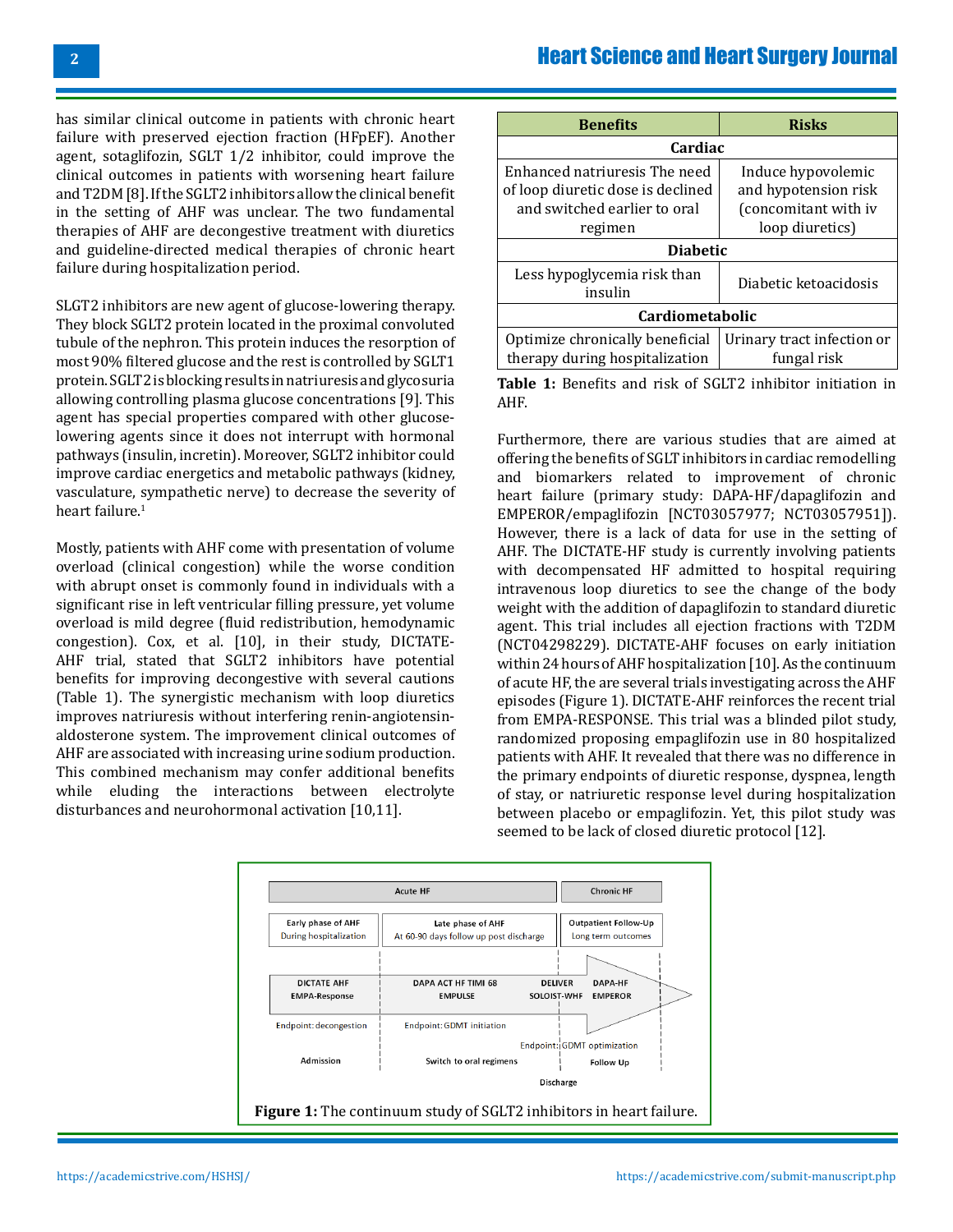The next phase of AHF has been investigated by EMPULSE (NCT04157751) and DAPA ACT HF TIMI 68 (NCT04363697) trials. Both of trials focused on delayed initiation of SGLT2 inhibitors after stabilization to evaluate 60 to 90-day post discharge clinical outcomes [8,10]. EMPULSE trial was double-blinded, randomized investigating 530 patients with acute decompensated chronic heart failure regardless of ejection fraction receiving empaglifozin 10 mg od or placebo. This study revealed that initiation of empaglifozin had statistically significant of clinical benefits in the 90 days follow-up. The health condition related to Kansas City Cardiomyopathy Questionnaire Total Symptom Score (KCCQ-TSS) showed significantly higher at 90 days follow-up in the empaglifozin group (95%CI: 33.3-39.1) than in the placebo group (95%CI 28.8-34.7). The result of primary endpoints consistently revealed in all subgroups (AHF status, diabetes, sociodemographics, N-terminal pro-brain natriuretic peptide (NT-proBNP) level, renal function, ejection fraction, and atrial fibrillation). Empaglifozin could improve haemodynamically at 30 days follow-up related to a lower reduction in NTproBNP level (95%CI: 0.82-0.98) [8]. DAPA ACT HF TIMI 68 is currently involving 2400 individuals to evaluate the primary outcomes of cardiovascular death and worsening heart failure at day 60 in the between dapaglifozin and placebo group. As the completion of study, the continuing studies have been delivered by SOLOIST-WHF (NCT03521934) and DELIVER (NCT03619213) including patients either after resolving AHF episode or in the outpatient setting [10].

All those ongoing studies will inevitably answer whether SGLT2 inhibitors can diminish diuretic dose or increase diuretic response in patients with AHF regardless of diabetic status. Hallow, et al.[13]. could demonstrate that dapaglifozin enhance a stronger effect on interstitial fluid than blood volume. It should be promising to improve interstitial congestion. Another study from Ohara, et al. [14], stated that dapaglifozin improve urine output initiating a greater decrease in extracellular than intracellular volume. Yet, in subgroup analysis of T2DM population, furosemide was found to be superior to dapaglifozin in lowering extracellular fluid [14]. Synergistic mechanism between dapaglifozin and bumetanide was also demonstrated by Wilcox, et al. [15], implying the initial sodium secretion increased after 1 week initiation of loop diuretic. Hypoglycemia is the current concern while using SGLT2 inhibitors in acute episode of HF. One-half of all patients with AHF have increased blood glucose at initial presentation. Indeed, admission hyperglycemia is the predominant reflection of chronic elevated blood glucose, not an acute hyperglycemia related to AHF episode. The current studies address the evidence gap between standard insulin therapy and in-hospital use of SGLT2 inhibitors during hospitalization. Outpatient glycemic status will be one of strategy in the term of initiation and titration dose of SGLT2 inhibitors during hospitalization [10].

Despite the several facts of SGLT2 inhibitors were beneficial in combined with diuretics, these agents were not licensed, and thus we do not have sufficient data regarding SGLT2 inhibitor and diuretic combination. It seems to be reasonable in the addition of SGLT2 inhibitors to a standard regimen of loop diuretics in the setting of AHF decompensation, providing to improve clinical and hemodynamic outcomes. However, further studies should help elaborate exactly how SGLT2 inhibitors undertake the diuretic response in cardiovascular outcome.

#### **References**

- 1. [Lopaschuk GD, Verma S \(2020\) Mechanisms of](https://pubmed.ncbi.nlm.nih.gov/32613148/)  [cardiovascular benefits of sodium glucose co-transporter](https://pubmed.ncbi.nlm.nih.gov/32613148/) [2 \(SGLT2\) inhibitors: a state of the art review. JACC Basic](https://pubmed.ncbi.nlm.nih.gov/32613148/) [Transl Sci 5\(6\): 632-644.](https://pubmed.ncbi.nlm.nih.gov/32613148/)
- 2. [Braunwald E \(2015\) The war against heart failure: the](https://pubmed.ncbi.nlm.nih.gov/25467564/)  [Lancet lecture. Lancet 385\(9970\): 812-824.](https://pubmed.ncbi.nlm.nih.gov/25467564/)
- 3. [Khan SS, Butler J, Gheorghiade M \(2014\) Management of](https://pubmed.ncbi.nlm.nih.gov/24938559/) [comorbid diabetes mellitus and worsening heart failure.](https://pubmed.ncbi.nlm.nih.gov/24938559/)  [JAMA 311\(23\): 2379-2380.](https://pubmed.ncbi.nlm.nih.gov/24938559/)
- 4. [Swoboda PP, McDiarmid AK, Erhayiem B, Ripley](https://pubmed.ncbi.nlm.nih.gov/28716801/)  [DP, Dobson LE, et al. \(2017\) Diabetes mellitus,](https://pubmed.ncbi.nlm.nih.gov/28716801/)  [microalbuminuria, and subclinical cardiac disease:](https://pubmed.ncbi.nlm.nih.gov/28716801/) [identification and monitoring of individuals at risk of](https://pubmed.ncbi.nlm.nih.gov/28716801/) [heart failure. J Am Heart Assoc 6\(7\): e005539.](https://pubmed.ncbi.nlm.nih.gov/28716801/)
- 5. [Cunha FM, Pereira J, Marques P, Ribeiro A, Bettencourt](https://pubmed.ncbi.nlm.nih.gov/31714331/) [P, et al. \(2020\) Diabetic patients need higher furosemide](https://pubmed.ncbi.nlm.nih.gov/31714331/) [doses: a report on acute and chronic heart failure](https://pubmed.ncbi.nlm.nih.gov/31714331/) [patients. J Cardiovasc Med \(Hagerstown\) 21\(1\): 21-26.](https://pubmed.ncbi.nlm.nih.gov/31714331/)
- 6. [Trulla`s JC, Casado J, Morales-Rull JL, Formiga F, Martel](https://pubmed.ncbi.nlm.nih.gov/30610440/)  [AC, et al. \(2019\) Prevalence and outcome of diuretic](https://pubmed.ncbi.nlm.nih.gov/30610440/) [resistance in heart failure. Intern Emerg Med 14\(4\): 529-](https://pubmed.ncbi.nlm.nih.gov/30610440/) [537.](https://pubmed.ncbi.nlm.nih.gov/30610440/)
- 7. [Valente MA, Voors AA, Damman K, Veldhuisen DJV, Massie](https://pubmed.ncbi.nlm.nih.gov/24585267/)  [BM, et al. \(2014\) Diuretic response in acute heart failure:](https://pubmed.ncbi.nlm.nih.gov/24585267/) [clinical characteristics and prognostic significance. Eur](https://pubmed.ncbi.nlm.nih.gov/24585267/) [Heart J 35\(19\): 1284-1293.](https://pubmed.ncbi.nlm.nih.gov/24585267/)
- 8. [Voors AA, Angerman CE, Teerlink JR, Collins SP,](https://pubmed.ncbi.nlm.nih.gov/35228754/)  [Kosiborod M, et al. \(2022\) The SGLT2 inhibitor](https://pubmed.ncbi.nlm.nih.gov/35228754/) [empaglifozin in patients hospitalized for acute heart](https://pubmed.ncbi.nlm.nih.gov/35228754/) [failure: a multinational randomized trial. Nat Med 28\(3\):](https://pubmed.ncbi.nlm.nih.gov/35228754/) [568-574.](https://pubmed.ncbi.nlm.nih.gov/35228754/)
- 9. [Joshi SS, Singh T, Newby DE, Singh J \(2021\) Sodium](https://pubmed.ncbi.nlm.nih.gov/33637556/)[glucose co-transporter 2 inhibitor therapy: mechanisms](https://pubmed.ncbi.nlm.nih.gov/33637556/) [of action in heart failure. Heart 107\(13\): 1032-1038.](https://pubmed.ncbi.nlm.nih.gov/33637556/)